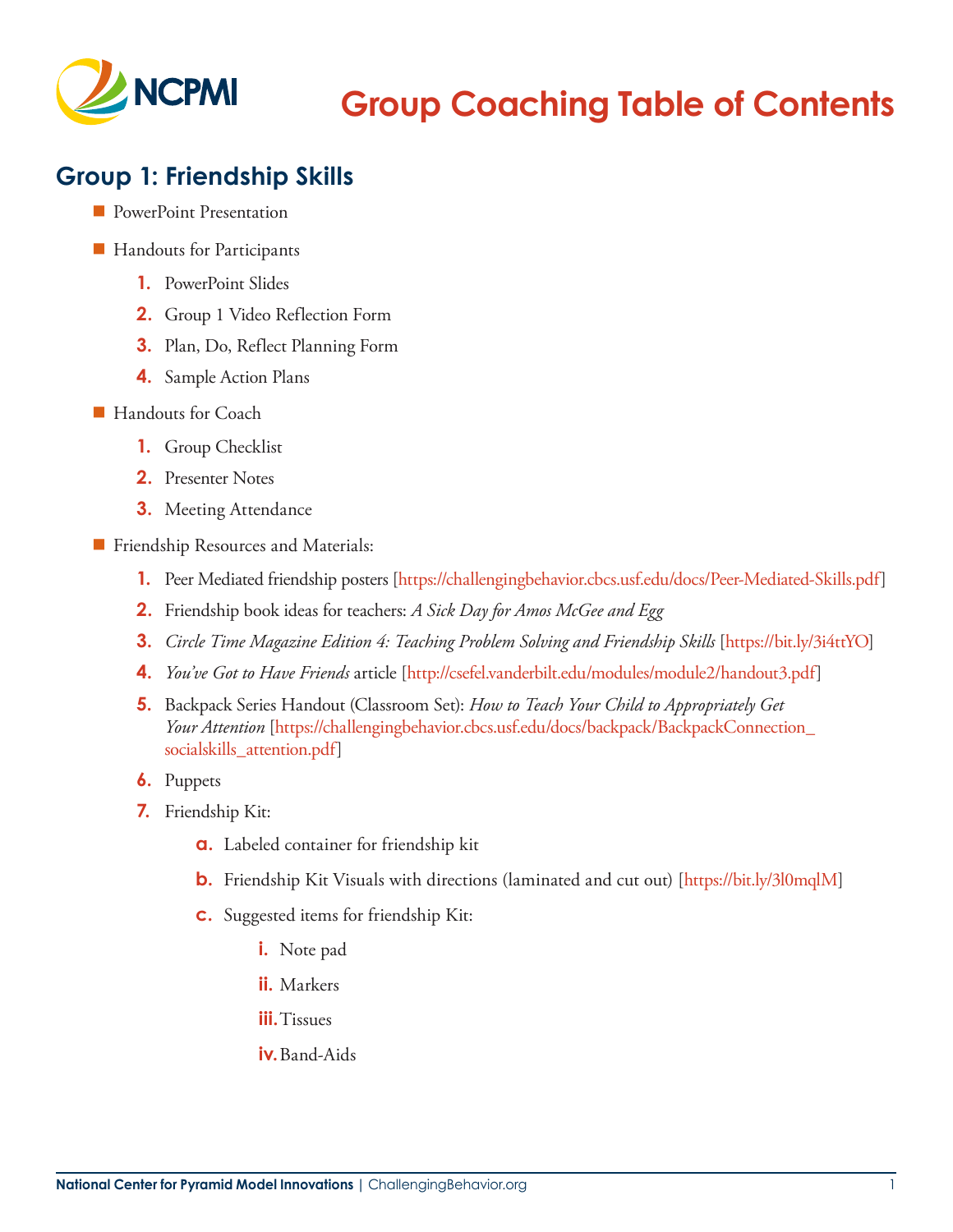#### **Group 2: Friendship Skills Review**

- **PowerPoint Presentation**
- Handouts for Coach
	- **1.** Group Checklist
	- **2.** Presenter notes
	- **3.** Meeting Attendance
- **Handouts for Participants** 
	- **1.** PowerPoint Slides
	- **2.** Group 2 Video Reflection Form
	- **3.** Plan, Do, Reflect Planning Form (extras)
	- **4.** Feedback Form

#### **Group 3: Emotional Literacy**

- **PowerPoint Presentation**
- Handouts for Participants
	- **1.** PowerPoint Slides
	- **2.** Group 3 Video Reflection Form
	- **3.** Plan, Do, Reflect Planning Form
	- **4.** Sample Action Plans
- Handouts for Coach
	- **1.** Group Checklist
	- **2.** Presenter Notes
	- **3.** Meeting Attendance
- **Emotional Literacy Resources and Materials:** 
	- **1.** Feeling Faces [[https://challengingbehavior.cbcs.usf.edu/docs/FeelingFaces\\_cards\\_EN-SP.pdf](https://challengingbehavior.cbcs.usf.edu/docs/FeelingFaces_cards_EN-SP.pdf)]
	- **2.** Emotional literacy book idea for teachers: *Glad Monster Sad Monster*
	- **3.** Book Nook Glad Monster Sad Monster [[https://challengingbehavior.cbcs.usf.edu/docs/booknook/BookNook\\_glad.pdf\]](https://challengingbehavior.cbcs.usf.edu/docs/booknook/BookNook_glad.pdf)
	- **4.** *Circle Time Magazine Edition 3: Teaching Emotional Literacy and Regulation* [[https://cultivatelearning.uw.edu/circle-time-magazine/season-2/episode-3/\]](https://cultivatelearning.uw.edu/circle-time-magazine/season-2/episode-3/)
	- **5.** Tips for Families: Creating a Caring Community Handout (Classroom Set): *How Does Your Child Feel?*  [[https://eclkc.ohs.acf.hhs.gov/sites/default/files/pdf/no-search/iss/building-relationships/caring-community](https://eclkc.ohs.acf.hhs.gov/sites/default/files/pdf/no-search/iss/building-relationships/caring-coommunity-family-tips-feel.pdf)[family-tips-feel.pdf\]](https://eclkc.ohs.acf.hhs.gov/sites/default/files/pdf/no-search/iss/building-relationships/caring-coommunity-family-tips-feel.pdf)
	- **6.** Feeling Faces Chart Template (English and Spanish versions) [[https://challengingbehavior.cbcs.usf.edu/](https://challengingbehavior.cbcs.usf.edu/docs/FeelingFaces_chart_EN-Blank.pdf) [docs/FeelingFaces\\_chart\\_EN-Blank.pdf\]](https://challengingbehavior.cbcs.usf.edu/docs/FeelingFaces_chart_EN-Blank.pdf)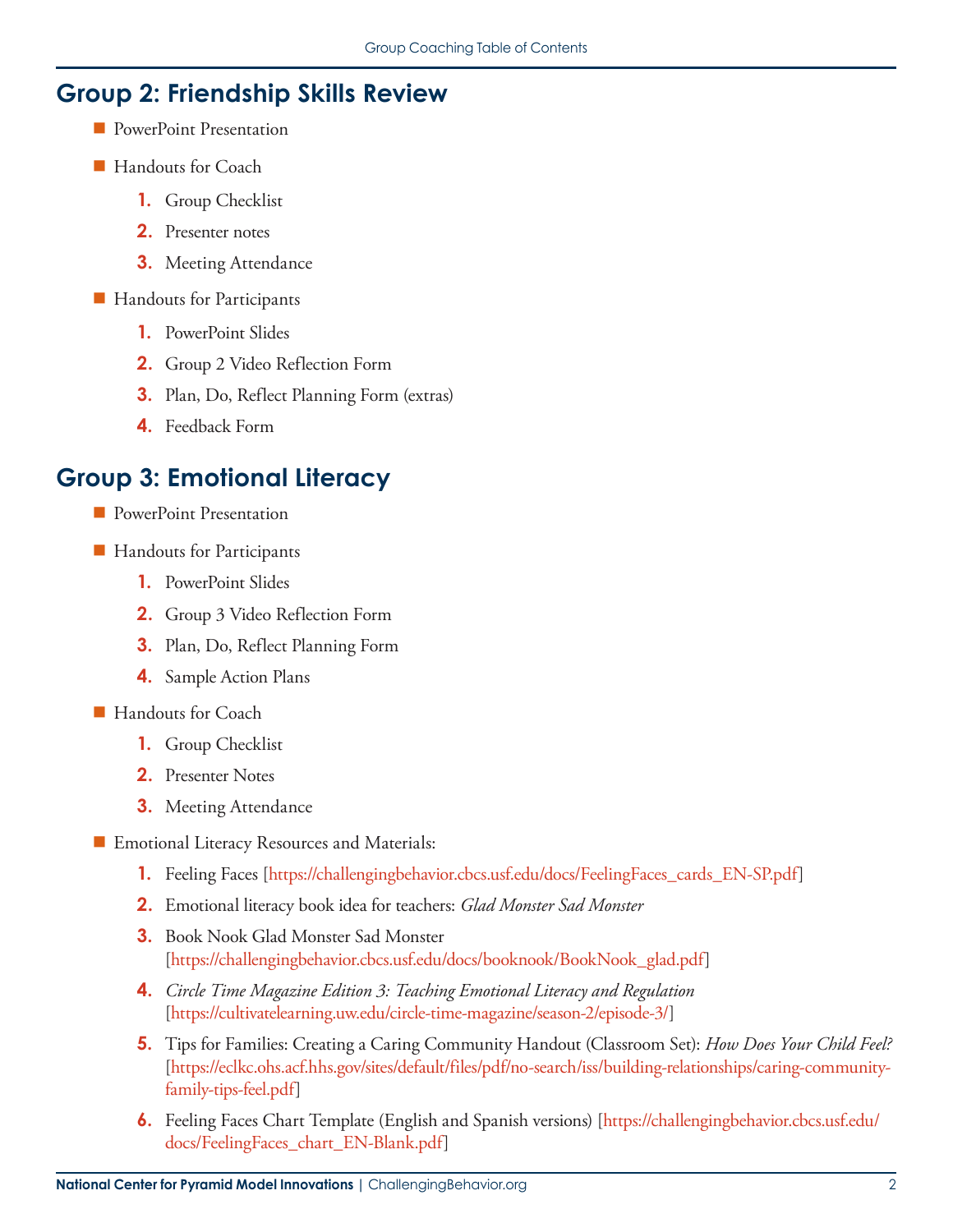- **7.** Feeling Wheels [\[https://challengingbehavior.cbcs.usf.edu/docs/FeelingFaces\\_Wheel\\_EN-Blank.pdf](https://challengingbehavior.cbcs.usf.edu/docs/FeelingFaces_Wheel_EN-Blank.pdf)]
- **8.** Playdoh Mats and Playdoh [saved in box<https://vanderbilt.box.com/s/8gc96dc9pj7nhbn6ubb0k1tv0nxihkhs>]
- **9.** Feelings Charades [[https://cdn.vanderbilt.edu/vu-web/lab-wpcontent/sites/96/2020/08/16135905/FF\\_-](https://cdn.vanderbilt.edu/vu-web/lab-wpcontent/sites/96/2020/08/16135905/FF_-Emotion-Charades.pdf) [Emotion-Charades.pdf\]](https://cdn.vanderbilt.edu/vu-web/lab-wpcontent/sites/96/2020/08/16135905/FF_-Emotion-Charades.pdf)

### **Group Meeting 4: Emotional Literacy Review**

- **PowerPoint Presentation**
- Handouts for Coach
	- **1.** Group Checklist
	- **2.** Presenter notes
	- **3.** Meeting Attendance
- **Handouts for Participants** 
	- **1.** PowerPoint Slides
	- **2.** Group 4 Video Reflection Form
	- **3.** Plan, Do, Reflect Planning Form (extras)
	- **4.** Feedback Form

#### **Group 5: Self-Regulation and Anger Management**

- **PowerPoint Presentation**
- Handouts for Participants
	- **1.** PowerPoint Slides
	- **2.** Group 5 Video Reflection Form
	- **3.** Plan, Do, Reflect Planning Form
	- **4.** Sample Action Plans
- Handouts for Coach
	- **1.** Group Checklist
	- **2.** Presenter Notes
	- **3.** Meeting Attendance
- Self-Regulation and Anger Management Resources and Materials:
	- **1.** Book ideas for teachers: *Ravi's Roar, Little Monkey Calms Down*
	- **2.** Backpack Series Handout (Classroom Set): *How to Help Your Child Recognize & Understand Anger*  [[https://challengingbehavior.cbcs.usf.edu/docs/backpack/BackpackConnection\\_emotions\\_anger.pdf](https://challengingbehavior.cbcs.usf.edu/docs/backpack/BackpackConnection_emotions_anger.pdf)]
	- **3.** Article *Helping Children with Big Feelings* [[https://illinoisearlylearning.org/blogs/growing/big-feelings/\]](https://illinoisearlylearning.org/blogs/growing/big-feelings/)
	- **4.** Introducing the Turtle Technique (Classroom Set) [\[https://vanderbilt.app.box.com/file/809948653697\]](https://vanderbilt.app.box.com/file/809948653697)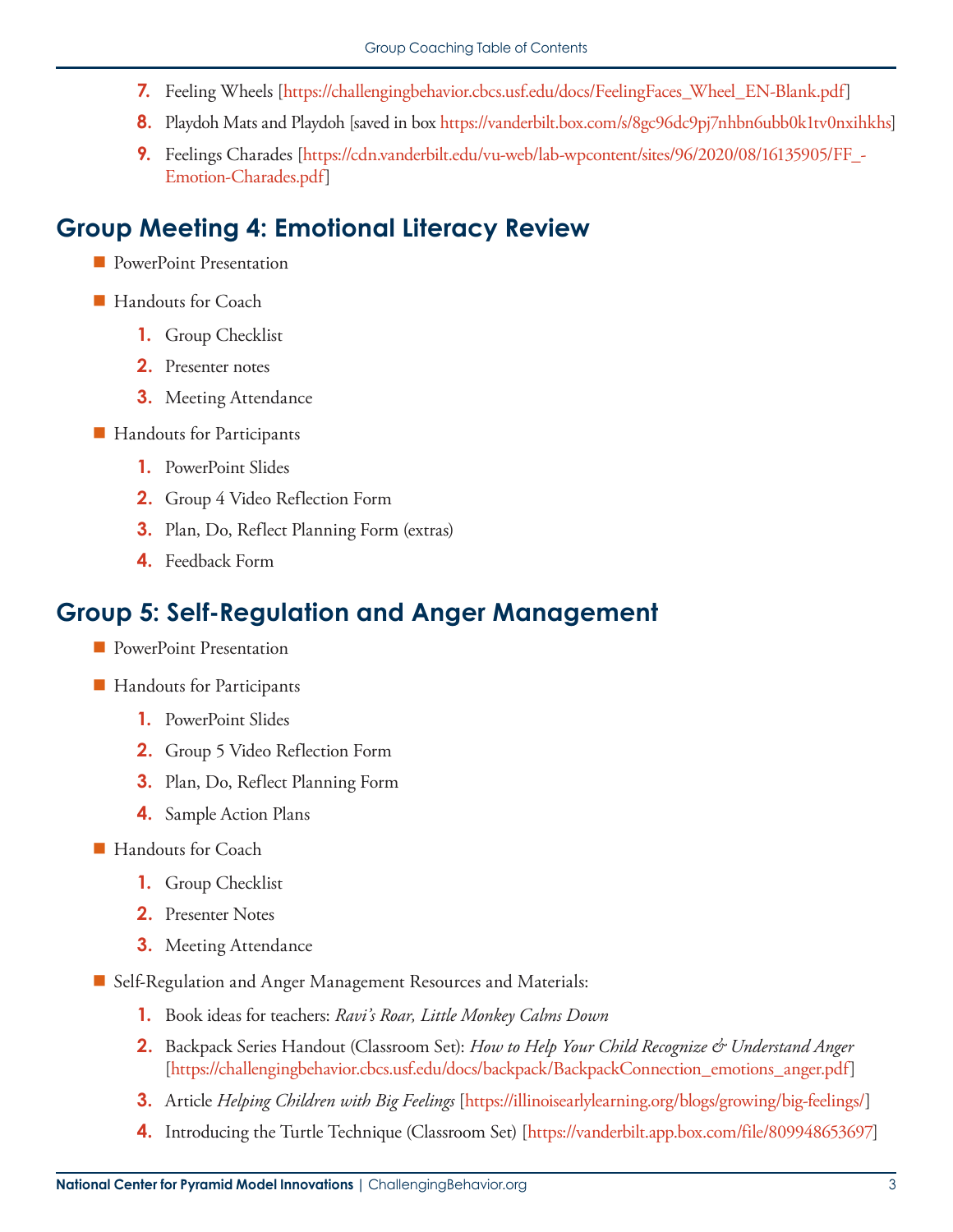- **5.** Tucker Puppet
- **6.** Tucker Turtle Song and Finger Play [[https://challengingbehavior.cbcs.usf.edu/docs/Tucker-finger-play](https://challengingbehavior.cbcs.usf.edu/docs/Tucker-finger-play-songs.pdf)[songs.pdf\]](https://challengingbehavior.cbcs.usf.edu/docs/Tucker-finger-play-songs.pdf)
- **7.** Tucker Turtle Scripted Story [\[https://challengingbehavior.cbcs.usf.edu/docs/TuckerTurtle\\_Story.pdf](https://challengingbehavior.cbcs.usf.edu/docs/TuckerTurtle_Story.pdf)]
- **8.** Stop/Go Signs (Classroom Set) [\[https://challengingbehavior.cbcs.usf.edu/docs/Stop-Go\\_Activity.pdf\]](https://challengingbehavior.cbcs.usf.edu/docs/Stop-Go_Activity.pdf)
- **9.** Relaxation Thermometer [<https://challengingbehavior.cbcs.usf.edu/docs/Relaxation-Thermometer.pdf>]
- **10.** Smell the Flower/ Blow the Pinwheel [\[https://challengingbehavior.cbcs.usf.edu/docs/Smell-Blow.pdf\]](https://challengingbehavior.cbcs.usf.edu/docs/Smell-Blow.pdf)
- **11.** Calm Down Kit:
	- Container with label for Calm Down kit
	- Self-regulation cards
	- Pinwheel
	- Squishy Ball/Squeeze Balls
	- Bubbles

#### **Group 6: Self-Regulation and Anger Management Review**

- **PowerPoint Presentation**
- Handouts for Coach
	- **1.** Group Checklist
	- **2.** Presenter notes
	- **3.** Meeting Attendance
- Handouts for Participants
	- **1.** PowerPoint Slides
	- **2.** Group 6 Video Reflection Form
	- **3.** Plan, Do, Reflect Planning Form (extras)
	- **4.** Feedback Form

## **Group 7: Problem Solving**

- **PowerPoint Presentation**
- **Handouts for Participants** 
	- **1.** PowerPoint Slides
	- **2.** Group 7 Video Reflection Form
	- **3.** Plan, Do, Reflect Planning Form
	- **4.** Sample Action Plans